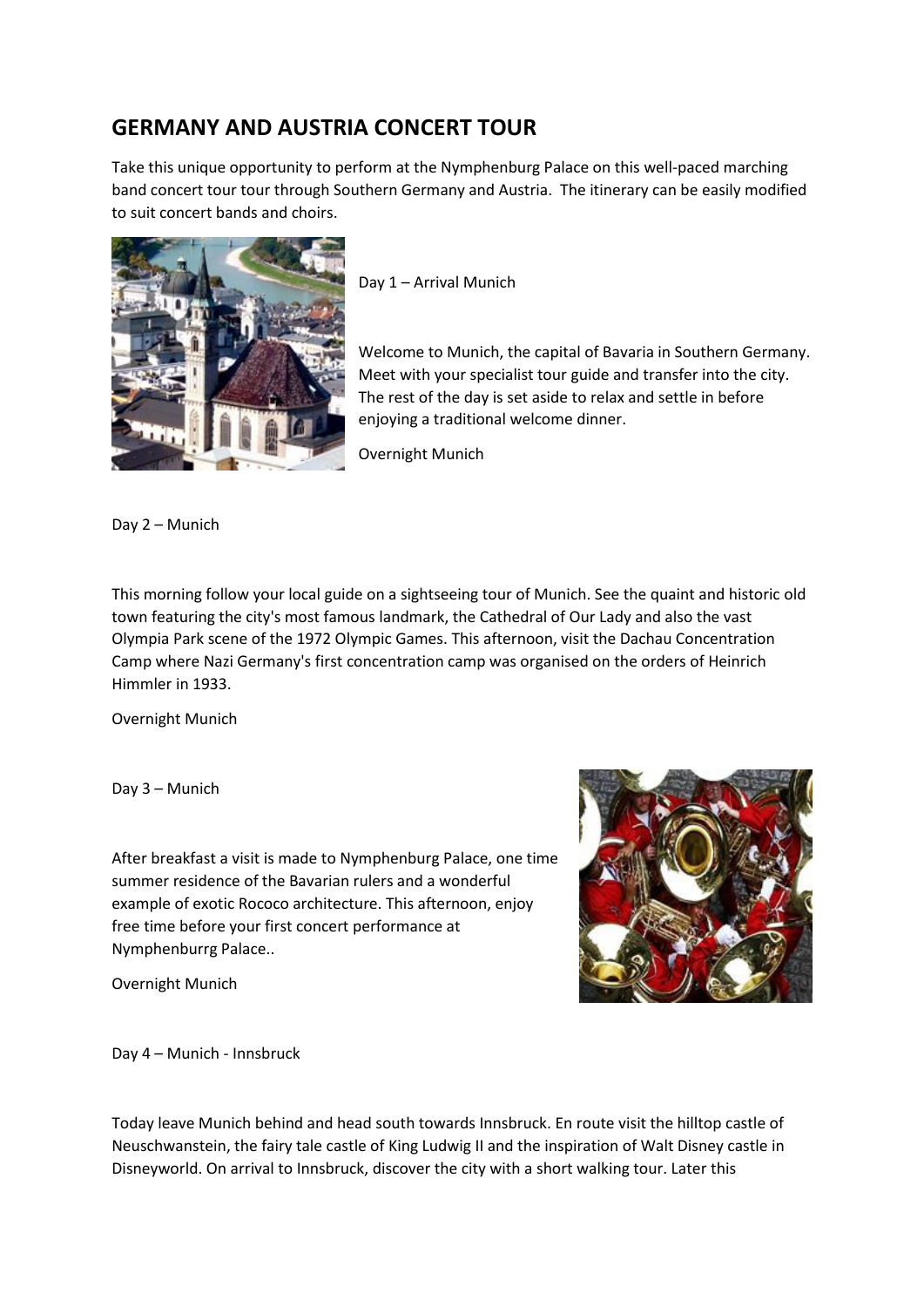afternoon, enjoy an afternoon game of Summer Curling, played on asphalt and very popular with the locals. Afterwards, enjoy a glass of schnapps in the clubhouse.

Overnight Innsburuck

Day 5 – Innsbruck - Salzburg

Today depart for the city of Salzburg, famous as the home of Mozart and the Sound of Music. En route, make at Swarovski Kristallwelt. On arrival to Salzburg, enjoy a walking tour and a visit to Mozart's Birthplace. The remainder of the day is free.

Overnight Salzburg



Day 6 – Austrian Lake District

After breakfast, depart for a full day excursion into the Austrian Lake District. Discover the sights associated with the Oscar-winning film "The Sound of Music". Visit the Mirabell Gardens and the Noon berg Abbey before continuing into the Salzkammergut region passing Austria' s most picturesque lakes and stopping in the towns of St Wolfgang and St Gilgen. Finally visit the Salt Mines at Hallein, one of the world's oldest preserved mines.

Overnight Salzburg



Day 7 – Berchtesgarden

Today make a short trip back over the border into Germany and explore the Berchtesgaden region with a visit to Eagle's Nest and a hike in the surrounding mountains. The so-called "Eagle's Nest" was built as a 50th birthday present to Adolf Hitler from the Nazi Party. Afterwards return to Salzburg. Tonight, attend a performance at the Salzburg Marionette Theatre.

Overnight Salzburg

Day 8 – Salzburg - Munich

Depart Salzburg and head back to Munich. Stop at Lake Chiemsee where you will board a ship for a visit to King Ludwig's Herreninsel Palace, a replica of the Palace of Versailles. Also take a ride on a horse drawn carriage from Herreninsel Pier to the Royal Palace. Later continue to Munich.